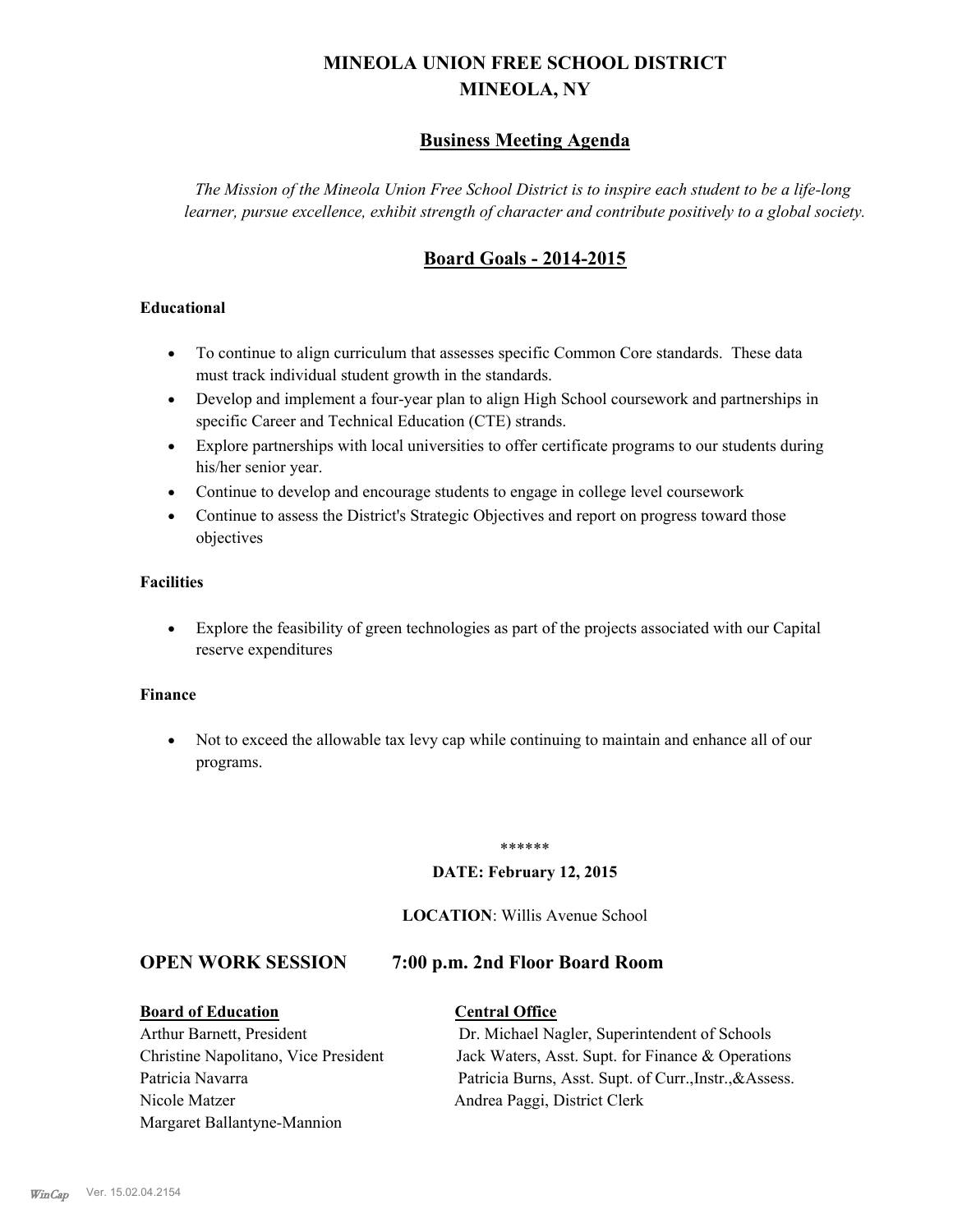**A. Call to Order B. Pledge of Allegiance C. Reading of Mission D. Moment of Silent Meditation**

**E. Dais & Visitor Introductions**

**F. High School Student Organization Report**

#### **G. BOE Reports**

- **a. Comments from Board Trustees**
- **b. Comments from Board President**
- **c. Comments from Superintendent**

**H. Old Business**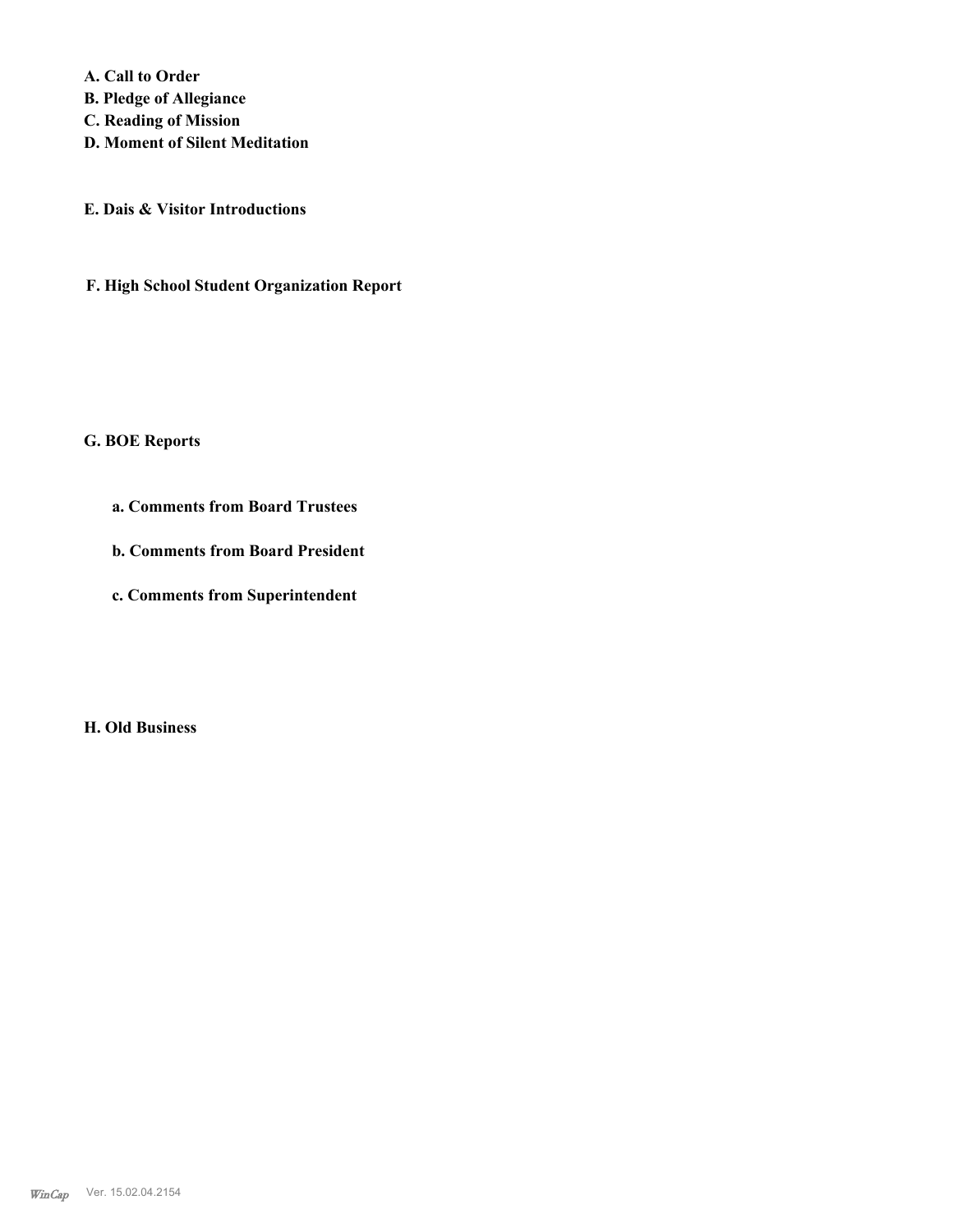#### **I. New Business**

#### **Annual Election and Budget Vote - May 19, 2015**

**RESOLUTION # 34 - BE IT RESOLVED** that the Board of Education of the Mineola Union Free School District approves of the following information regarding the Annual Election and Budget Vote scheduled for May 19, 2015:

- (a) The District's Annual Election will be held on **Tuesday**, **May 19, 2015**.
- (b) The District Clerk be authorized to make all necessary arrangements for the registration of qualified voters and for the conduct of the District's Annual Election to be held on **Tuesday**, **May 19, 2015**, including the rental and delivery of voting machines and the publication of the necessary notices of public budget hearing, and of said registration, as required by law, in the **Mineola American and Williston Times.**
- (c) The polls on the date of the Annual Election will be open for the period from 6:00 a.m. to 9:00 p.m., both inclusive.
- (d) The polls for voting purposes at these locations will be designated as (1) Jackson Avenue School; and (2) Meadow Drive School.
- (e) Each of the Inspectors of Election and Registrars designated by the Board of Education serve for such Annual Election and be compensated in the sum of **\$10.00** per hour for their services.
- (f) The President of the Board of Education will be designated as Chairperson, calling the election to order.
- (g) The form and content of the notice of the Public Budget Hearing and of the registration of voters and the annual election including the dates, times and places thereof as set forth in such notices, all as prepared by the District Clerk and annexed hereto, be approved.
- (h) Dr. Nagler and Mrs. Paggi are designated as Poll Clerks to canvass "affidavit ballots" to meet at the Superintendent's Office on **Wednesday**, **May 20, 2015**, at 3:00 p.m. for such purpose.
- (i) The Budget Hearing will take place on **Thursday, May 7, 2015** at 7:00 p.m., at the Willis Avenue School, with regard to the special meeting.
- (j) A special evening registration of voters shall take place on **Tuesday**, **May 5, 2015**, from 4:00 p.m. to 8:00 p.m. at the Willis Avenue School, located at 121 Jackson Avenue, Mineola, NY 11501.

| <b>Motion:</b><br>Second: |     |  |
|---------------------------|-----|--|
| Yes:                      | No: |  |
|                           |     |  |
|                           |     |  |
|                           |     |  |
|                           |     |  |
|                           |     |  |

**Passed: \_\_\_\_\_\_\_\_\_\_\_\_\_**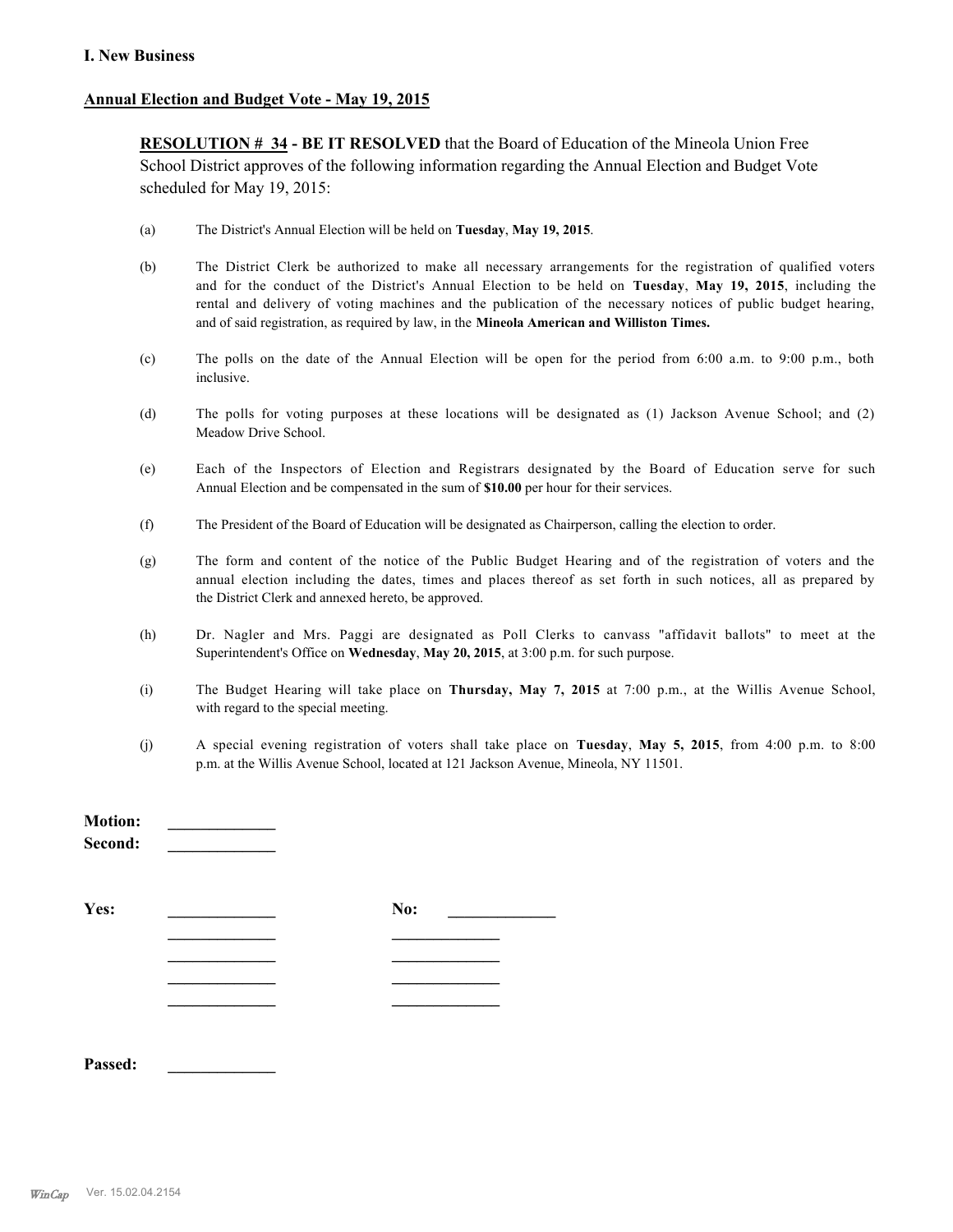#### **J. Consensus Agenda**

**RESOLUTION # 35 - BE IT RESOLVED** that the Board of Education approves the consensus agenda items J.1.a. through J.4.a.1., as presented.

| <b>Motion:</b><br>Second: |     |
|---------------------------|-----|
| Yes:                      | No: |
|                           |     |
|                           |     |
|                           |     |
| Passed:                   |     |

#### 1. **Accepting of Minutes**

That the Board of Education accepts the minutes of the January 15, 2015 Workshop Meeting and the January 29, 2015 Business Meeting as presented. a.

#### 2. **Instruction**

- a. Leave(s) of Absence/Child Rearing
- That the Board of Education grants a request to Lisa Balogh-Richards, for an unpaid Leave of Absence, for child-rearing purposes, effective September 1, 2015 to June 30, 2016. 1.
- That the Board of Education grants a request to Kim Morrissey, for an unpaid Leave of Absence, for child-rearing purposes, effective September 1, 2015 to June 30, 2016. 2.

#### 3. **Instruction: Contracted**

a. That the Board of Education approves the Special Education Services contract for a Parentally Place student between the Jericho UFSD and the Mineola UFSD for the 2013- 2014 school year.

b. That the Board of Education approves the Special Education Services contract for a Parentally Place student between the Jericho UFSD and the Mineola UFSD for the 2014- 2015 school year.

c. That the Board of Education approves the amendment to the contract for Related Services, approved on October 23, 2014, between Life's WORC and the Mineola UFSD for the 2014- 2015 school year.

#### 4. **Civil Service**

- a. Appointments
- That the Board of Education approve the appointment of Joseph Theriot, to the position of Cleaner at the High School, to replace Gonzalo Gonzalez who retired, effective February 2, 2015. Salary will be \$41,459 on Step 1, plus a 6% night differential, equalling \$43,947. Probation is 26 weeks. 1.